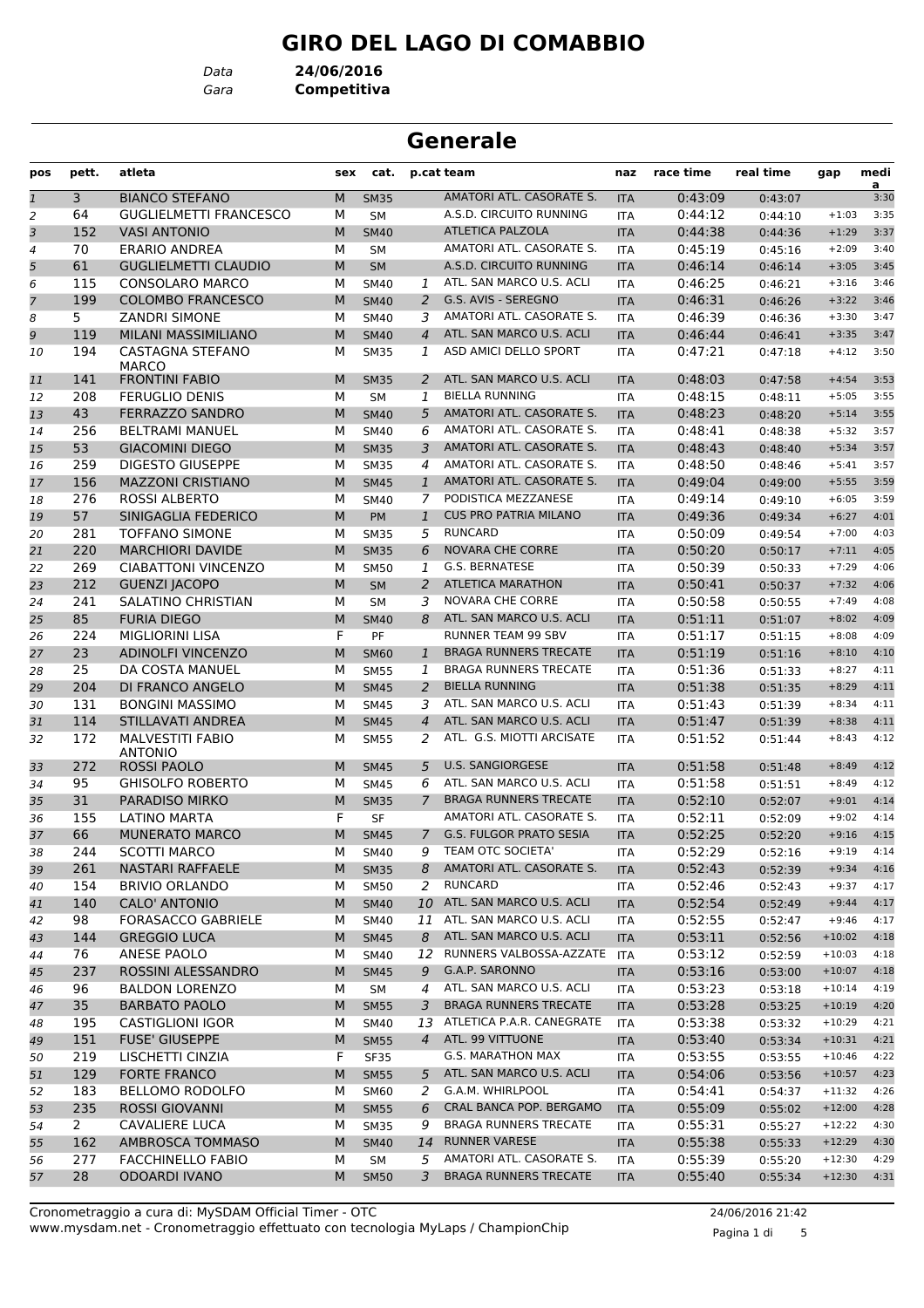| pos | pett. | atleta                       | sex | cat.        |                | p.cat team                        | naz        | race time | real time | gap      | medi<br>a |
|-----|-------|------------------------------|-----|-------------|----------------|-----------------------------------|------------|-----------|-----------|----------|-----------|
| 58  | 19    | <b>BOGNI FLAVIO</b>          | M   | <b>SM50</b> | $\overline{4}$ | PRO PATRIA A.R.C. BUSTO A.        | <b>ITA</b> | 0:55:45   | 0:55:39   | $+12:36$ | 4:31      |
| 59  | 24    | <b>SAPORITI MARIO</b>        | М   | <b>SM45</b> | 10             | <b>BRAGA RUNNERS TRECATE</b>      | <b>ITA</b> | 0:55:46   | 0:55:42   | $+12:37$ | 4:31      |
| 60  | 51    | <b>CROCE GABRIELE</b>        | M   | <b>SM50</b> | 5              | <b>RUNNER VARESE</b>              | <b>ITA</b> | 0:55:47   | 0:55:41   | $+12:38$ | 4:31      |
| 61  | 82    | <b>GRISOTTO RITA</b>         | F   | <b>SF50</b> |                | RUNNERS VALBOSSA-AZZATE           | <b>ITA</b> | 0:55:48   | 0:55:45   | $+12:39$ | 4:31      |
| 62  | 218   | LINI MASSIMILIANO            | M   | <b>SM40</b> | 15             | ATLETICA P.A.R. CANEGRATE         | <b>ITA</b> | 0:55:49   | 0:55:43   | $+12:40$ | 4:31      |
| 63  | 222   | <b>MARONGIU MICHELE</b>      | М   | <b>SM35</b> |                | 10 A.S.D. CIRCUITO RUNNING        | <b>ITA</b> | 0:55:50   | 0:55:39   | $+12:41$ | 4:31      |
| 64  | 45    | PERNICIARO GIUSEPPE          | M   | <b>SM60</b> | 3              | <b>ATLETICA 3V</b>                | <b>ITA</b> | 0:56:00   | 0:55:55   | $+12:51$ | 4:32      |
| 65  | 11    | <b>MURARO ROBERTO</b>        | М   | <b>SM40</b> | 16             | AMATORI ATL. CASORATE S.          | <b>ITA</b> | 0:56:02   | 0:55:59   | $+12:53$ | 4:33      |
| 66  | 15    | <b>SADA ALESSIO</b>          | M   | <b>SM45</b> | 11             | AMATORI ATL. CASORATE S.          | <b>ITA</b> | 0:56:02   | 0:55:57   | $+12:53$ | 4:32      |
| 67  | 92    | <b>LEPORE VINCENZO</b>       | M   | <b>SM50</b> | 6              | ATL. SAN MARCO U.S. ACLI          | <b>ITA</b> | 0:56:07   | 0:55:59   | $+12:58$ | 4:33      |
| 68  | 128   | PIRRI CARMELO                | M   | <b>SM50</b> | $\overline{7}$ | ATL. SAN MARCO U.S. ACLI          | <b>ITA</b> | 0:56:08   | 0:56:00   | $+12:59$ | 4:33      |
| 69  | 145   | <b>GUZZI CRISTINA</b>        | F   | <b>SF45</b> |                | ATL. SAN MARCO U.S. ACLI          | <b>ITA</b> | 0:56:14   | 0:56:05   | $+13:05$ | 4:33      |
| 70  | 29    | <b>CASSAGO ROBERTO</b>       | M   | <b>SM35</b> | 11             | <b>BRAGA RUNNERS TRECATE</b>      | <b>ITA</b> | 0:56:18   | 0:56:16   | $+13:09$ | 4:34      |
| 71  | 176   | <b>MAZZUCCHELLI MARCO</b>    | М   | <b>SM35</b> |                | 12 AMATORI ATL. CASORATE S.       | <b>ITA</b> | 0:56:27   | 0:56:21   | $+13:18$ | 4:34      |
| 72  | 285   | <b>GIGANTE ROCCO</b>         | M   | <b>SM55</b> | $\mathcal{I}$  | G.A.P. SARONNO                    | <b>ITA</b> | 0:56:28   | 0:56:19   | $+13:19$ | 4:34      |
| 73  | 81    | NEGRETTO PAOLO               | М   | <b>SM40</b> | 17             | RUNNERS VALBOSSA-AZZATE           | <b>ITA</b> | 0:56:28   | 0:54:03   | $+13:19$ | 4:23      |
| 74  | 65    | <b>FALVO ANTONIO</b>         | M   | <b>SM55</b> | 8              | <b>G.S. FULGOR PRATO SESIA</b>    | <b>ITA</b> | 0:56:32   | 0:56:28   | $+13:23$ | 4:35      |
| 75  | 207   | <b>FERRARO ROBERTO</b>       | М   | <b>SM45</b> | 12             | <b>G.S. MONTESTELLA</b>           | <b>ITA</b> | 0:56:44   | 0:56:30   | $+13:35$ | 4:35      |
| 76  | 185   | <b>BORGHESI DIEGO</b>        | M   | <b>SM45</b> | 13             | RUN PAPA' A.S.D.                  | <b>ITA</b> | 0:56:47   | 0:56:25   | $+13:38$ | 4:35      |
| 77  | 10    | <b>BAILA ALESSANDRO</b>      | М   | <b>SM45</b> | 14             | AMATORI ATL. CASORATE S.          | <b>ITA</b> | 0:56:48   | 0:56:41   | $+13:39$ | 4:36      |
| 78  | 117   | <b>NATALE AGOSTINO</b>       | M   | <b>SM55</b> | 9              | ATL. SAN MARCO U.S. ACLI          | <b>ITA</b> | 0:56:50   | 0:56:40   | $+13:40$ | 4:36      |
| 79  | 91    | <b>SCHETTINI NICOLA</b>      | M   | <b>SM40</b> | 18             | ATL. SAN MARCO U.S. ACLI          | <b>ITA</b> | 0:56:53   | 0:56:45   | $+13:44$ | 4:36      |
| 80  | 166   | <b>GRASSINI GIOVANNI</b>     | M   | <b>SM65</b> | $\mathbf{1}$   | <b>RUNNER VARESE</b>              | <b>ITA</b> | 0:56:55   | 0:56:52   | $+13:46$ | 4:37      |
| 81  | 260   | <b>TREMEA FLAVIO</b>         | М   | <b>SM50</b> | 8              | A.S.D. RUNNERS VALBOSSA           | <b>ITA</b> | 0:57:06   | 0:56:55   | $+13:57$ | 4:37      |
| 82  | 52    | <b>SANGERMANI ANDREA</b>     | M   | <b>SM40</b> | 19             | AMATORI ATL. CASORATE S.          | <b>ITA</b> | 0:57:23   | 0:57:20   | $+14:14$ | 4:39      |
| 83  | 196   | <b>CERESA ALESSANDRO</b>     | М   | <b>SM35</b> | 13             | <b>ATLETICA MARATHON</b>          | <b>ITA</b> | 0:57:27   | 0:57:18   | $+14:18$ | 4:39      |
| 84  | 26    | <b>BELLO AMALIO</b>          | M   | <b>SM50</b> | 9              | <b>BRAGA RUNNERS TRECATE</b>      | <b>ITA</b> | 0:57:31   | 0:57:24   | $+14:22$ | 4:39      |
| 85  | 227   | <b>MOALLI FABRIZIO</b>       | M   | <b>SM50</b> |                | 10 A.S.D. RUNNERS OLONA           | <b>ITA</b> | 0:57:33   | 0:57:07   | $+14:24$ | 4:38      |
| 86  | 99    | <b>NALDI MAURIZIO</b>        | M   | <b>SM45</b> | 15             | ATL. SAN MARCO U.S. ACLI          | <b>ITA</b> | 0:57:34   | 0:57:11   | $+14:25$ | 4:38      |
| 87  | 263   | <b>BRASSINI MAURIZIO</b>     | М   | <b>SM45</b> |                | 16 AMATORI ATL. CASORATE S.       | <b>ITA</b> | 0:57:35   | 0:57:32   | $+14:26$ | 4:40      |
| 88  | 264   | <b>BEVILACQUA MARCO</b>      | M   | <b>SM35</b> | 14             | AMATORI ATL. CASORATE S.          | <b>ITA</b> | 0:57:35   | 0:57:29   | $+14:26$ | 4:40      |
| 89  | 13    | <b>CRIVELLARO GIANFRANCO</b> | М   | SM60        | 4              | AMATORI ATL. CASORATE S.          | <b>ITA</b> | 0:57:36   | 0:57:22   | $+14:27$ | 4:39      |
| 90  | 217   | <b>LEGGIERI MARCO</b>        | M   | <b>SM45</b> | 17             | ATL. G.S. MIOTTI ARCISATE         | <b>ITA</b> | 0:57:39   | 0:57:24   | $+14:30$ | 4:39      |
| 91  | 205   | DI RAIMO ADRIANO             | M   | <b>SM45</b> | 18             | RUNNERS VALBOSSA-AZZATE           | <b>ITA</b> | 0:57:40   | 0:57:29   | $+14:31$ | 4:40      |
| 92  | 149   | <b>BATTAGLIA CARLO</b>       | M   | <b>SM40</b> | 20             | <b>RUNCARD</b>                    | <b>ITA</b> | 0:57:42   | 0:57:32   | $+14:33$ | 4:40      |
| 93  | 243   | <b>SCIOCCO GIAN CARLO</b>    | м   | <b>SM45</b> | 19             | <b>TEAM OTC SOCIETA'</b>          | <b>ITA</b> | 0:57:51   | 0:57:41   | $+14:42$ | 4:41      |
| 94  | 165   | D'UVA LUCIANO                | M   | <b>SM40</b> | 21             | <b>RUNNER VARESE</b>              | <b>ITA</b> | 0:57:58   | 0:57:31   | $+14:49$ | 4:40      |
| 95  | 268   | <b>BOSSI GIOVANNI</b>        | М   | <b>SM65</b> | 2              | <b>RUNNER VARESE</b>              | <b>ITA</b> | 0:58:00   | 0:57:53   | $+14:51$ | 4:42      |
| 96  | 58    | <b>CARU' ADRIANO</b>         | M   | <b>SM50</b> | 11             | AMATORI ATL. CASORATE S.          | <b>ITA</b> | 0:58:02   | 0:57:59   | $+14:53$ | 4:42      |
| 97  | 14    | CAZZANI GRAZIADEI            | М   | <b>SM50</b> |                | 12 AMATORI ATL. CASORATE S.       | ITA        | 0:58:04   | 0:57:52   | $+14:55$ | 4:42      |
| 98  | 279   | <b>DANI MARTA</b>            | F   | <b>SF</b>   | $\mathbf{1}$   | RUNNERS VALBOSSA-AZZATE           | <b>ITA</b> | 0:58:09   | 0:57:59   | $+15:00$ | 4:42      |
| 99  | 278   | CARUSO STEFANO               | м   | SM          | 6              | PODISTICA MEZZANESE               | ITA        | 0:58:09   | 0:58:00   | $+15:00$ | 4:42      |
| 100 | 150   | <b>MURGIA SILVIA</b>         | F   | <b>SF40</b> | $\mathbf{1}$   | AMATORI ATL. CASORATE S.          | <b>ITA</b> | 0:58:12   | 0:58:08   | $+15:03$ | 4:43      |
| 101 | 50    | MARGAROLI EDOARDO            | м   | SM40        |                | 22 AMATORI ATL. CASORATE S.       | ITA        | 0:58:14   | 0:57:59   | $+15:05$ | 4:42      |
| 102 | 181   | <b>BAGATTI SIMONE</b>        | M   | <b>SM45</b> |                | 20 ATL. 99 VITTUONE               | <b>ITA</b> | 0:58:17   | 0:58:09   | $+15:08$ | 4:43      |
| 103 | 158   | <b>GALBANI ANNAMARIA</b>     | F   | <b>SF60</b> | 1              | LA MICHETTA                       | ITA        | 0:58:23   | 0:58:18   | $+15:14$ | 4:44      |
| 104 | 42    | <b>CARPI VALERIO</b>         | M   | <b>SM45</b> | 21             | AMATORI ATL. CASORATE S.          | <b>ITA</b> | 0:58:24   | 0:58:17   | $+15:15$ | 4:44      |
| 105 | 188   | CAMMARATA ADRIANO            | м   | SM45        | 22             | AMATORI ATL. CASORATE S.          | <b>ITA</b> | 0:58:27   | 0:58:20   | $+15:18$ | 4:44      |
| 106 | 221   | <b>MARINO PABLO</b>          | M   | <b>SM35</b> |                | 15 BIELLA RUNNING                 | <b>ITA</b> | 0:58:34   | 0:58:21   | $+15:25$ | 4:44      |
| 107 | 118   | CASAGRANDE LAURA             | F   | <b>SF40</b> | 2              | ATL. SAN MARCO U.S. ACLI          | ITA        | 0:58:46   | 0:58:35   | $+15:36$ | 4:45      |
| 108 | 49    | PEROTTI PIETRO               | M   | <b>SM50</b> | 13             | AMATORI ATL. CASORATE S.          | <b>ITA</b> | 0:58:47   | 0:58:43   | $+15:38$ | 4:46      |
| 109 | 135   | SETTEMBRINI NICOLA           | М   | <b>SM50</b> |                | 14 ATL. SAN MARCO U.S. ACLI       | ITA        | 0:58:50   | 0:58:43   | $+15:41$ | 4:46      |
| 110 | 44    | STROZZI LOREDANA             | F   | <b>SF45</b> | $\mathbf{1}$   | AMATORI ATL. CASORATE S.          | <b>ITA</b> | 0:58:52   | 0:58:46   | $+15:42$ | 4:46      |
| 111 | 248   | <b>VERGA LORENZO</b>         | м   | SM40        |                | 23 G.S. VILLA GUARDIA             | ITA        | 0:58:52   | 0:58:43   | $+15:43$ | 4:46      |
| 112 | 246   | SPARACINO ANTONIO            | M   | <b>SM45</b> |                | 23 AMATORI ATL. CASORATE S.       | <b>ITA</b> | 0:58:56   | 0:58:40   | $+15:47$ | 4:46      |
| 113 | 174   | <b>BREBBIA MATTEO</b>        | м   | <b>SM</b>   | 7 <sup>7</sup> | AMATORI ATL. CASORATE S.          | ITA        | 0:59:11   | 0:59:04   | $+16:02$ | 4:48      |
| 114 | 168   | <b>MERLIN LUCA</b>           | M   | <b>SM45</b> | 24             | <b>RUNNER VARESE</b>              | <b>ITA</b> | 0:59:12   | 0:58:43   | $+16:03$ | 4:46      |
| 115 | 20    | <b>CECI ROBERTO</b>          | М   | SM40        |                | 24 AMATORI ATL. CASORATE S.       | ITA        | 0:59:21   | 0:59:11   | $+16:12$ | 4:48      |
| 116 | 90    | <b>AIRAGHI MAURIZIO</b>      | M   | <b>SM55</b> |                | 10 ATL. SAN MARCO U.S. ACLI       | <b>ITA</b> | 0:59:23   | 0:59:16   | $+16:14$ | 4:49      |
| 117 | 214   | <b>INUGGI FABIO</b>          | м   | <b>SM50</b> |                | 15 G.S. CASTELLANIA - GOZZANO ITA |            | 0:59:27   | 0:59:11   | $+16:18$ | 4:48      |
| 118 | 236   | <b>ROSSI CARLO</b>           | M   | <b>SM50</b> |                | 16 RUNNERS VALBOSSA-AZZATE        | <b>ITA</b> | 0:59:41   | 0:59:25   | $+16:32$ | 4:49      |
| 119 | 270   | <b>TARABINI VALERIO</b>      | М   | <b>SM50</b> |                | 17 G.S. BERNATESE                 | ITA        | 0:59:45   | 0:59:39   | $+16:36$ | 4:50      |
| 120 | 231   | PESCE ENRICO                 | M   | <b>SM45</b> | 25             | <b>BIELLA RUNNING</b>             | <b>ITA</b> | 0:59:53   | 0:59:39   | $+16:44$ | 4:50      |
| 121 | 286   | RAIMONDI PAOLO               | М   | SM40        |                | 25 A.R.C BUSTO ARSIZIO            | ITA        | 0:59:55   | 0:59:34   | $+16:46$ | 4:50      |

www.mysdam.net - Cronometraggio effettuato con tecnologia MyLaps / ChampionChip Cronometraggio a cura di: MySDAM Official Timer - OTC 24/06/2016 21:42

Pagina 2 di 5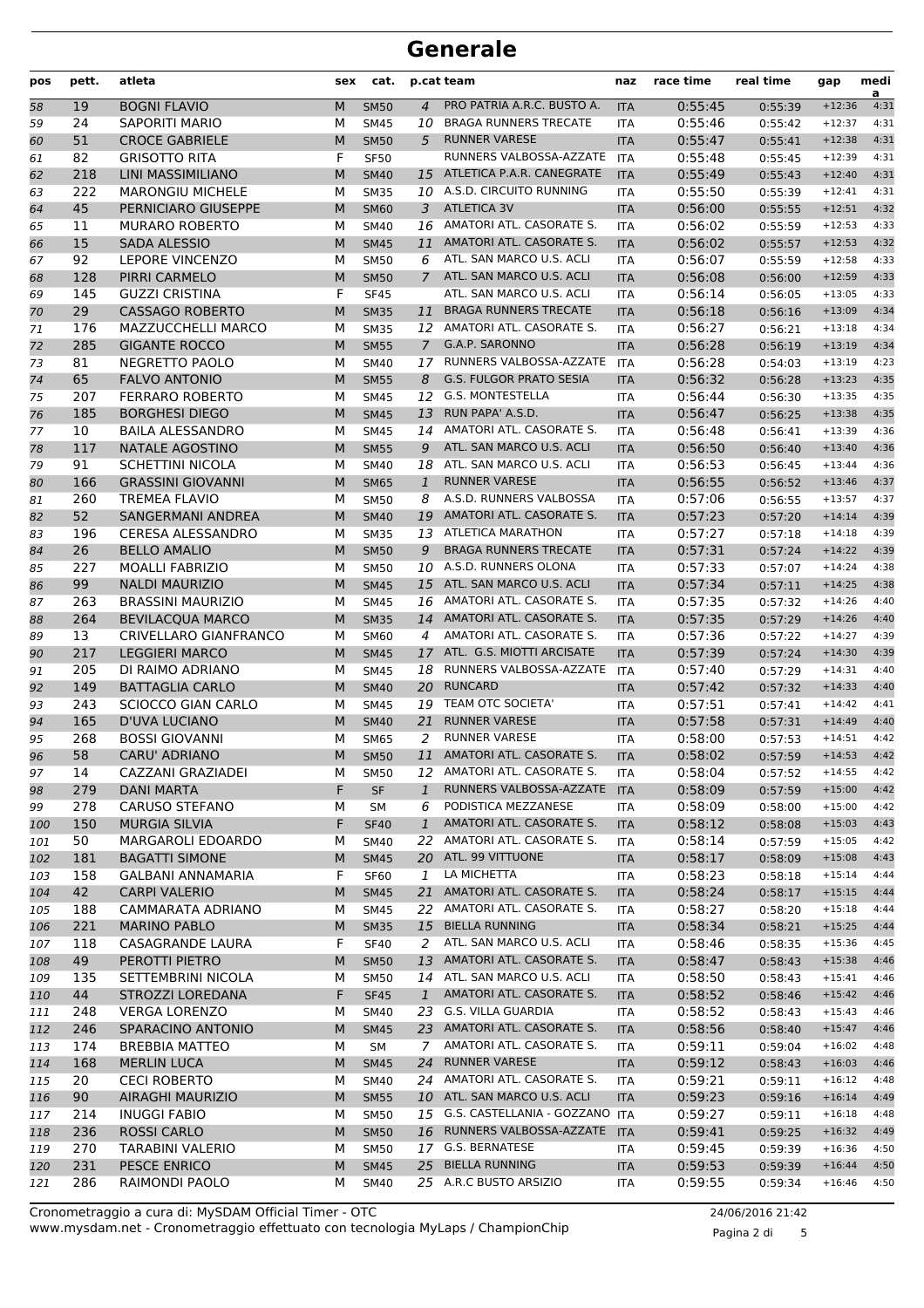| pos        | pett.      | atleta                                             | sex    | cat.                              |                | p.cat team                                              | naz               | race time          | real time          | gap                  | medi<br>a    |
|------------|------------|----------------------------------------------------|--------|-----------------------------------|----------------|---------------------------------------------------------|-------------------|--------------------|--------------------|----------------------|--------------|
| 122        | 240        | <b>SACCO DANILO</b>                                | M      | <b>SM60</b>                       | 5              | G.S. CASTELLANIA - GOZZANO ITA                          |                   | 0:59:56            | 0:59:50            | $+16:46$             | 4:51         |
| 123        | 75         | DE SANTIS MONICA                                   | F      | <b>SF40</b>                       | 3              | RUNNERS VALBOSSA-AZZATE                                 | ITA               | 1:00:04            | 0:59:54            | $+16:55$             | 4:52         |
| 124        | 250        | <b>VILLA ENNIO</b>                                 | M      | <b>SM65</b>                       | 3              | <b>SETTE LAGHI RUNNERS</b>                              | <b>ITA</b>        | 1:00:08            | 1:00:00            | $+16:59$             | 4:52         |
| 125        | 191        | <b>CARDINALI MAURO</b>                             | M      | <b>SM45</b>                       | 26             | A.S.D. GRAVELLONA VCO                                   | <b>ITA</b>        | 1:00:13            | 0:59:55            | $+17:04$             | 4:52         |
| 126        | 78         | <b>VICARIO MARCO</b>                               | M      | <b>SM45</b>                       | 27             | RUNNERS VALBOSSA-AZZATE                                 | <b>ITA</b>        | 1:00:20            | 1:00:08            | $+17:11$             | 4:53         |
| 127        | 257        | <b>FOSSA EMANUELA</b>                              | F      | <b>SF50</b>                       | 1              | AMATORI ATL. CASORATE S.                                | <b>ITA</b>        | 1:00:40            | 1:00:35            | $+17:31$             | 4:55         |
| 128        | 223        | MESTRINER TIZIANO                                  | M      | <b>SM50</b>                       | 18             | ATL. GAVIRATE                                           | <b>ITA</b>        | 1:00:43            | 1:00:38            | $+17:34$             | 4:55         |
| 129        | 267        | ROMANI EDOARDO                                     | М      | <b>SM65</b>                       | $\overline{4}$ | RUNNERS VALBOSSA-AZZATE                                 | <b>ITA</b>        | 1:00:44            | 1:00:33            | $+17:35$             | 4:55         |
| 130        | 211        | <b>GROSSO CARLO</b>                                | M      | <b>SM45</b>                       | 28             | <b>BIELLA RUNNING</b>                                   | <b>ITA</b>        | 1:00:46            | 1:00:33            | $+17:37$             | 4:55         |
| 131        | 77         | POGGIONI ANDREA                                    | M      | <b>SM45</b>                       | 29             | RUNNERS VALBOSSA-AZZATE                                 | <b>ITA</b>        | 1:01:02            | 1:00:42            | $+17:53$             | 4:56         |
| 132        | 100        | <b>NERVEI GIOVANNA</b>                             | F      | <b>SF50</b>                       | 2              | ATL. SAN MARCO U.S. ACLI                                | <b>ITA</b>        | 1:01:04            | 1:00:45            | $+17:55$             | 4:56         |
| 133        | 228        | <b>MODESTI STEFANO</b>                             | М      | <b>SM45</b>                       | 30             | RUNNERS VALBOSSA-AZZATE<br>AMATORI ATL. CASORATE S.     | <b>ITA</b>        | 1:01:11            | 1:00:54            | $+18:01$             | 4:57<br>4:58 |
| 134        | 189<br>36  | <b>CAMMARATA GIUSEPPE</b><br>CALCATERRA GIANFRANCO | M<br>М | <b>SM45</b>                       | 31<br>11       | <b>BRAGA RUNNERS TRECATE</b>                            | <b>ITA</b>        | 1:01:17            | 1:01:08            | $+18:08$             | 4:58         |
| 135        | 27         | SQUILLANTE RAFFAELLA                               | F      | <b>SM55</b><br><b>SF45</b>        | 2              | <b>BRAGA RUNNERS TRECATE</b>                            | ITA<br><b>ITA</b> | 1:01:22<br>1:01:22 | 1:01:14            | $+18:13$<br>$+18:13$ | 4:58         |
| 136<br>137 | 72         | PIERINI BARBARA                                    | F      | <b>SF40</b>                       | 4              | RUNNERS VALBOSSA-AZZATE                                 | <b>ITA</b>        | 1:01:22            | 1:01:15<br>1:01:13 | $+18:13$             | 4:58         |
| 138        | 69         | <b>BARBIERO ELIO</b>                               | M      | <b>SM60</b>                       | 6              | AMATORI ATL. CASORATE S.                                | <b>ITA</b>        | 1:01:29            | 1:01:24            | $+18:19$             | 4:59         |
| 139        | 9          | <b>CARUSO ANTONIO</b>                              | М      | <b>SM45</b>                       | 32             | AMATORI ATL. CASORATE S.                                | <b>ITA</b>        | 1:01:48            | 1:01:30            | $+18:39$             | 4:59         |
| 140        | 238        | <b>RUSSO MAURIZIO</b>                              | M      | <b>SM45</b>                       | 33             | ATL. G.S. MIOTTI ARCISATE                               | <b>ITA</b>        | 1:01:56            | 1:01:41            | $+18:47$             | 5:00         |
| 141        | 79         | DE FILIPPIS MARINO                                 | М      | <b>SM55</b>                       |                | 12 RUNNERS VALBOSSA-AZZATE                              | <b>ITA</b>        | 1:01:58            | 1:01:46            | $+18:49$             | 5:01         |
| 142        | 153        | DE LUCCA VANESSA                                   | F      | <b>SF35</b>                       | $\mathbf{1}$   | <b>RUNCARD</b>                                          | <b>ITA</b>        | 1:02:06            | 1:02:01            | $+18:57$             | 5:02         |
| 143        | 39         | <b>CROSTA SILVANO</b>                              | М      | <b>SM50</b>                       | 19             | RUNNERS VALBOSSA-AZZATE                                 | <b>ITA</b>        | 1:02:11            | 1:01:49            | $+19:02$             | 5:01         |
| 144        | 38         | <b>ABBIATI STEFANIA</b>                            | F      | <b>SF40</b>                       | 5              | RUNNERS VALBOSSA-AZZATE                                 | <b>ITA</b>        | 1:02:12            | 1:01:49            | $+19:03$             | 5:01         |
| 145        | 62         | <b>GRANIERI VINCENZA</b>                           | F      | <b>SF50</b>                       | 3              | G.S.A. VALSESIA                                         | <b>ITA</b>        | 1:02:13            | 1:02:01            | $+19:04$             | 5:02         |
| 146        | 215        | LACERRA GAETANO                                    | M      | <b>SM70</b>                       | $\mathbf{1}$   | ATL. G.S. MIOTTI ARCISATE                               | <b>ITA</b>        | 1:02:23            | 1:02:08            | $+19:14$             | 5:03         |
| 147        | 288        | <b>GATTULLI ANTONIO</b>                            | М      | <b>SM40</b>                       |                | 26 ATL. VERBANO                                         | <b>ITA</b>        | 1:02:31            | 1:02:20            | $+19:22$             | 5:04         |
| 148        | 94         | <b>DANIELI ROBERTO</b>                             | M      | <b>SM35</b>                       | 16             | ATL. SAN MARCO U.S. ACLI                                | <b>ITA</b>        | 1:02:33            | 1:02:20            | $+19:24$             | 5:04         |
| 149        | 21         | <b>VELLATA LUCIA</b>                               | F      | <b>SF50</b>                       | 4              | <b>BRAGA RUNNERS TRECATE</b>                            | <b>ITA</b>        | 1:02:42            | 1:02:32            | $+19:33$             | 5:04         |
| 150        | 33         | <b>MILAN IVAN</b>                                  | M      | <b>SM45</b>                       | 34             | <b>BRAGA RUNNERS TRECATE</b>                            | <b>ITA</b>        | 1:02:42            | 1:02:34            | $+19:33$             | 5:05         |
| 151        | 122        | RASTRO SALVATORE                                   | М      | <b>SM45</b>                       |                | 35 ATL. SAN MARCO U.S. ACLI                             | <b>ITA</b>        | 1:02:57            | 1:02:34            | $+19:48$             | 5:05         |
| 152        | 254        | <b>ZEGNA CHRISTIAN</b>                             | M      | <b>SM</b>                         | 8              | <b>BIELLA RUNNING</b>                                   | <b>ITA</b>        | 1:03:08            | 1:02:56            | $+19:59$             | 5:06         |
| 153        | 120        | <b>OSNATO DAVIDE</b>                               | М      | <b>SM</b>                         | 9              | ATL. SAN MARCO U.S. ACLI                                | <b>ITA</b>        | 1:03:12            | 1:02:51            | $+20:03$             | 5:06         |
| 154        | 262        | <b>MAGNONI STEFANIA</b>                            | F      | <b>SF</b>                         | 2              | <b>ATLETICA PALZOLA</b>                                 | <b>ITA</b>        | 1:03:13            | 1:03:09            | $+20:04$             | 5:08         |
| 155        | 146        | ZARO ALESSANDRO                                    | М      | <b>SM45</b>                       | 36             | ATL. SAN MARCO U.S. ACLI                                | <b>ITA</b>        | 1:03:21            | 1:03:04            | $+20:12$             | 5:07         |
| 156        | 54         | <b>PUCCI TIZIANO</b>                               | M      | <b>SM40</b>                       | 27             | AMATORI ATL. CASORATE S.                                | <b>ITA</b>        | 1:03:22            | 1:03:17            | $+20:13$             | 5:08         |
| 157        | 60         | <b>LORUSSO RAFFAELE</b>                            | M      | <b>SM35</b>                       | 17             | AMATORI ATL. CASORATE S.                                | <b>ITA</b>        | 1:03:22            | 1:03:18            | $+20:13$             | 5:08         |
| 158        | 192        | <b>CARGNIN LUCA</b>                                | M      | <b>SM50</b>                       | 20             | <b>G.S. MARATHON MAX</b>                                | <b>ITA</b>        | 1:03:35            | 1:03:26            | $+20:26$             | 5:09         |
| 159        | 287        | <b>GHIRINGHELLI PAOLA</b>                          | F      | <b>SF40</b>                       | 6              | RUNNERS VALBOSSA-AZZATE                                 | <b>ITA</b>        | 1:03:40            | 1:03:31            | $+20:31$             | 5:09         |
| 160        | 233        | PORTA DIEGO                                        | M      | <b>SM50</b>                       | 21             | CARDATLETICA                                            | <b>ITA</b>        | 1:03:48            | 1:03:34            | $+20:39$             | 5:10         |
| 161        | 275        | <b>BENOTTI MARCO</b>                               | М      | <b>SM45</b>                       |                | 37 S.S. LAZIO ATLETICA LEGGERA ITA                      |                   | 1:03:51            | 1:03:28            | $+20:42$             | 5:09         |
| 162        | 130        | <b>MATTAVELLI SERENA</b>                           | F      | $\ensuremath{\mathsf{SF}}\xspace$ | 3              | ATL. SAN MARCO U.S. ACLI<br>13 AMATORI ATL. CASORATE S. | <b>ITA</b>        | 1:03:54            | 1:03:43            | $+20:45$             | 5:10         |
| 163        | 274        | <b>CERTO ADALBERTO</b>                             | М      | <b>SM55</b>                       | $\mathcal{I}$  | RUN PAPA' A.S.D.                                        | ITA               | 1:03:59            | 1:03:53            | $+20:50$             | 5:11         |
| 164<br>165 | 198<br>280 | <b>CIVELLO LOREDANA</b><br>ROSAS ALFREDO           | F<br>М | <b>SF40</b><br>SM40               |                | 28 ATL. SAN MARCO U.S. ACLI                             | <b>ITA</b><br>ITA | 1:04:03<br>1:04:06 | 1:03:41<br>1:03:59 | $+20:54$<br>$+20:57$ | 5:10<br>5:12 |
| 166        | 143        | <b>GIANI SAMANTHA</b>                              | F      | <b>SF45</b>                       | 3              | ATL. SAN MARCO U.S. ACLI                                | <b>ITA</b>        | 1:04:06            | 1:03:59            | $+20:57$             | 5:12         |
| 167        | 179        | <b>ALBERTI FEDERICA</b>                            | F      | SF                                | 4              | ATL. G.S. MIOTTI ARCISATE                               | ITA               | 1:04:09            | 1:03:54            | $+21:00$             | 5:11         |
| 168        | 282        | SANTORO ROCCO                                      | М      | <b>SM60</b>                       | 7              | <b>RUNNING SARONNO</b>                                  | <b>ITA</b>        | 1:04:15            | 1:04:07            | $+21:06$             | 5:12         |
| 169        | 147        | MASSAROTTO LUCA                                    | М      | <b>SM35</b>                       |                | 18 ATLETICA PALZOLA                                     | <b>ITA</b>        | 1:04:19            | 1:03:56            | $+21:10$             | 5:11         |
| 170        | 123        | <b>VATILLI MARCO</b>                               | M      | <b>SM40</b>                       |                | 29 ATL. SAN MARCO U.S. ACLI                             | <b>ITA</b>        | 1:04:19            | 1:03:54            | $+21:10$             | 5:11         |
| 171        | 197        | CIPOLLETTA STEFANIA                                | F      | <b>SF45</b>                       | $\overline{4}$ | ATL. G.S. MIOTTI ARCISATE                               | ITA               | 1:04:22            | 1:04:08            | $+21:13$             | 5:12         |
| 172        | 177        | <b>SAGGIN ROBERTO</b>                              | М      | <b>SM40</b>                       |                | 30 ATL. LA FORNACE                                      | <b>ITA</b>        | 1:04:38            | 1:04:28            | $+21:28$             | 5:14         |
| 173        | 226        | MIOTELLO LUCIO                                     | М      | <b>SM70</b>                       | 2              | G.S. LA CECCA                                           | ITA               | 1:04:41            | 1:04:33            | $+21:32$             | 5:14         |
| 174        | 111        | <b>CAPRIOLI MARIO ALBERTO</b>                      | М      | <b>SM55</b>                       | 14             | ATL. SAN MARCO U.S. ACLI                                | <b>ITA</b>        | 1:04:57            | 1:04:41            | $+21:47$             | 5:15         |
| 175        | 271        | <b>MACRI FRANCESCO</b>                             | М      | SM45                              |                | 38 RUNCARD                                              | ITA               | 1:04:58            | 1:04:37            | $+21:49$             | 5:15         |
| 176        | 139        | <b>CALDIROLI GIANLUIGI</b>                         | M      | <b>SM55</b>                       |                | 15 ATL. SAN MARCO U.S. ACLI                             | <b>ITA</b>        | 1:05:00            | 1:04:47            | $+21:51$             | 5:15         |
| 177        | 34         | <b>CHIAPPIN ROBERTO</b>                            | М      | SM50                              |                | 22 BRAGA RUNNERS TRECATE                                | <b>ITA</b>        | 1:05:04            | 1:04:55            | $+21:54$             | 5:16         |
| 178        | 169        | <b>MORANZONI ANDREA</b>                            | М      | <b>SM40</b>                       | 31             | <b>RUNNER VARESE</b>                                    | <b>ITA</b>        | 1:05:12            | 1:04:48            | $+22:03$             | 5:16         |
| 179        | 67         | <b>ASIETTI MATTEO</b>                              | М      | SM                                |                | 10 G.S. FULGOR PRATO SESIA                              | ITA               | 1:05:16            | 1:05:01            | $+22:07$             | 5:17         |
| 180        | 106        | <b>ROSSI DIEGO</b>                                 | M      | <b>SM35</b>                       |                | 19 ATL. SAN MARCO U.S. ACLI                             | <b>ITA</b>        | 1:05:17            | 1:05:01            | $+22:07$             | 5:17         |
| 181        | 136        | SORRENTINO GIUSEPPE                                | М      | SM45                              |                | 39 ATL. SAN MARCO U.S. ACLI                             | ITA               | 1:05:22            | 1:05:02            | $+22:13$             | 5:17         |
| 182        | 80         | <b>D'ANGELO CLAUDIO</b>                            | M      | <b>SM65</b>                       | 5              | RUNNERS VALBOSSA-AZZATE                                 | <b>ITA</b>        | 1:05:23            | 1:03:30            | $+22:14$             | 5:09         |
| 183        | 266        | <b>COMOGLIO LUCIA</b>                              | F      | <b>SF50</b>                       | 5              | <b>RUNNING SARONNO</b>                                  | ITA               | 1:05:34            | 1:05:21            | $+22:25$             | 5:18         |
| 184        | 284        | <b>FALCO MAURO</b>                                 | М      | <b>SM55</b>                       | 16             | G.A.P. SARONNO                                          | <b>ITA</b>        | 1:05:35            | 1:05:25            | $+22:25$             | 5:19         |
| 185        | 187        | <b>CADARIO MARCO</b>                               | М      | <b>SM35</b>                       |                | 20 ATL. VERBANO                                         | ITA               | 1:05:41            | 1:05:13            | $+22:32$             | 5:18         |

www.mysdam.net - Cronometraggio effettuato con tecnologia MyLaps / ChampionChip Cronometraggio a cura di: MySDAM Official Timer - OTC 24/06/2016 21:42

Pagina 3 di 5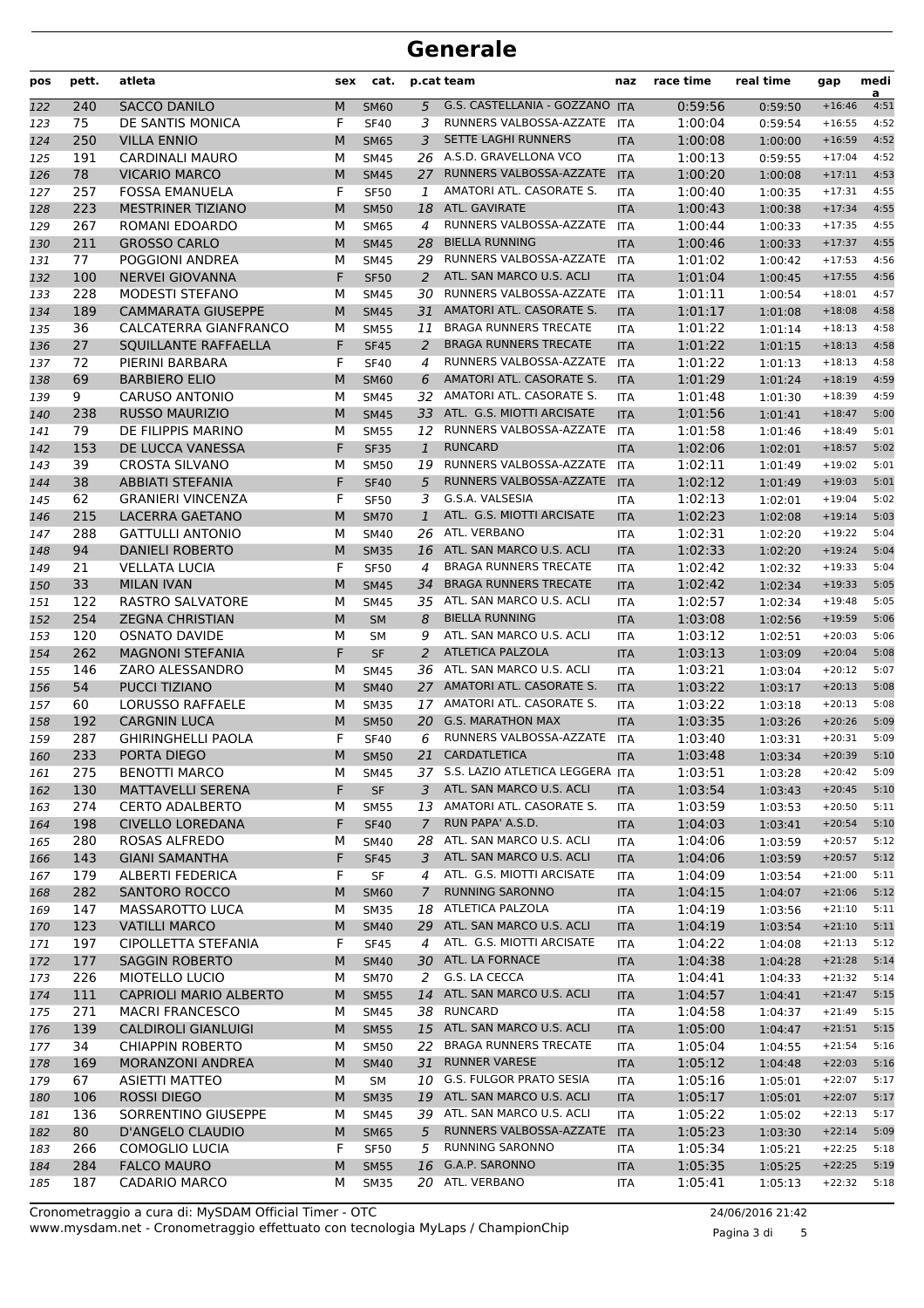| pos        | pett.           | atleta                                          | sex    | cat.                       |                | p.cat team                                          | naz                      | race time          | real time          | gap                  | medi<br>a    |
|------------|-----------------|-------------------------------------------------|--------|----------------------------|----------------|-----------------------------------------------------|--------------------------|--------------------|--------------------|----------------------|--------------|
| 186        | 201             | DALLE FRATTE LUCIANO                            | M      | <b>SM50</b>                | 23             | <b>RUNCARD</b>                                      | <b>ITA</b>               | 1:05:45            | 1:05:19            | $+22:36$             | 5:18         |
| 187        | 112             | ROSSO LUCIANO                                   | М      | SM60                       | 8              | ATL. SAN MARCO U.S. ACLI                            | <b>ITA</b>               | 1:05:50            | 1:05:34            | $+22:41$             | 5:19         |
| 188        | 56              | <b>MABONI LORENA</b>                            | F      | <b>SF50</b>                | 6              | AMATORI ATL. CASORATE S.                            | <b>ITA</b>               | 1:05:53            | 1:05:39            | $+22:44$             | 5:20         |
| 189        | 193             | CARIELLO IVANA                                  | F      | <b>SF40</b>                | 8              | ATLETICA P.A.R. CANEGRATE                           | <b>ITA</b>               | 1:05:53            | 1:05:46            | $+22:44$             | 5:20         |
| 190        | 234             | RESTELLI ALESSANDRO                             | M      | <b>SM50</b>                | 24             | SSD RCS ACTIVE TEAM A R.L.                          | <b>ITA</b>               | 1:05:55            | 1:05:32            | $+22:46$             | 5:19         |
| 191        | 171             | <b>MACCHI MARCO</b>                             | М      | <b>SM55</b>                | 17             | <b>RUNNER VARESE</b>                                | <b>ITA</b>               | 1:06:00            | 1:05:32            | $+22:51$             | 5:19         |
| 192        | 68              | <b>GIANOLA MAURO</b>                            | M      | <b>SM50</b>                | 25             | <b>G.S. FULGOR PRATO SESIA</b>                      | <b>ITA</b>               | 1:06:11            | 1:05:56            | $+23:02$             | 5:21         |
| 193        | 178             | <b>ALBERIO ANTONIO</b>                          | М      | <b>SM50</b>                | 26             | <b>G.S. ROVELLO PORRO</b>                           | <b>ITA</b>               | 1:06:36            | 1:06:22            | $+23:27$             | 5:23         |
| 194        | 170             | POLLICINO ANTONIO                               | M      | <b>SM35</b>                | 21             | <b>RUNNER VARESE</b>                                | <b>ITA</b>               | 1:06:50            | 1:06:14            | $+23:41$             | 5:23         |
| 195        | 283             | <b>AZZANI PATRIZIA</b>                          | F      | <b>SF50</b>                | 7              | <b>RUNNING SARONNO</b>                              | <b>ITA</b>               | 1:06:53            | 1:06:30            | $+23:44$             | 5:24         |
| 196        | 239             | <b>SACCANI ANDREA</b>                           | M      | <b>SM40</b>                | 32             | <b>G.S. MONTESTELLA</b>                             | <b>ITA</b>               | 1:07:02            | 1:06:49            | $+23:53$             | 5:25         |
| 197        | 59              | PACCO PATRIZIA                                  | F      | <b>SF45</b>                | 5              | AMATORI ATL. CASORATE S.                            | <b>ITA</b>               | 1:07:03            | 1:06:56            | $+23:54$             | 5:26         |
| 198        | 37              | <b>VEZZU' FABIO</b>                             | M      | <b>SM45</b>                | 40             | <b>BRAGA RUNNERS TRECATE</b><br>27 RUNNER VARESE    | <b>ITA</b>               | 1:07:03            | 1:06:58            | $+23:54$             | 5:26         |
| 199        | 163<br>230      | <b>CRESPI STEFANO</b>                           | М      | <b>SM50</b>                |                | ATLETICA RUB. F.LLI FRATTINI                        | <b>ITA</b>               | 1:07:19            | 1:07:07            | $+24:10$             | 5:27         |
| 200        | 89              | <b>MOZZILLO SILVIO</b><br><b>BRANCA ANDREA</b>  | M<br>М | <b>SM50</b>                | 28<br>41       | ATL. SAN MARCO U.S. ACLI                            | <b>ITA</b>               | 1:07:22<br>1:07:29 | 1:06:53            | $+24:13$<br>$+24:20$ | 5:26<br>5:28 |
| 201        | 184             | <b>BOAVENTURA LUISA</b>                         | F      | <b>SM45</b><br><b>SF55</b> | $\mathbf{1}$   | <b>RUNNER VARESE</b>                                | <b>ITA</b><br><b>ITA</b> | 1:07:34            | 1:07:16            | $+24:25$             | 5:29         |
| 202<br>203 | 216             | LANZA CARLO                                     | М      | <b>SM50</b>                |                | 29 G.S. CASTELLANIA - GOZZANO ITA                   |                          | 1:07:48            | 1:07:28<br>1:07:21 | $+24:39$             | 5:28         |
| 204        | 265             | <b>CAPOROSSI SANDRO</b>                         | M      | <b>SM65</b>                | 6              | <b>RUNCARD</b>                                      | <b>ITA</b>               | 1:07:52            | 1:07:33            | $+24:42$             | 5:29         |
| 205        | 157             | <b>BAZZICA CAROLA</b>                           | F      | <b>SF45</b>                | 6              | AMATORI ATL. CASORATE S.                            | ITA                      | 1:08:03            | 1:07:49            | $+24:54$             | 5:30         |
| 206        | 164             | DE LEO SALVATORE                                | M      | <b>SM45</b>                | 42             | <b>RUNNER VARESE</b>                                | <b>ITA</b>               | 1:08:08            | 1:07:37            | $+24:59$             | 5:29         |
| 207        | 74              | <b>BATTILANA DEBORA</b>                         | F      | <b>SF</b>                  | 5              | RUNNERS VALBOSSA-AZZATE                             | <b>ITA</b>               | 1:08:16            | 1:07:59            | $+25:07$             | 5:31         |
| 208        | 124             | <b>TUZZOLINO PIETRO</b>                         | M      | <b>SM40</b>                | 33             | ATL. SAN MARCO U.S. ACLI                            | <b>ITA</b>               | 1:08:18            | 1:07:54            | $+25:09$             | 5:31         |
| 209        | 113             | DE BENEDETTO LUIGI                              | М      | <b>SM50</b>                |                | 30 ATL. SAN MARCO U.S. ACLI                         | <b>ITA</b>               | 1:08:24            | 1:08:15            | $+25:15$             | 5:32         |
| 210        | 16              | <b>ZAMBON RITA</b>                              | F      | <b>SF50</b>                | 8              | ATL. GAVIRATE                                       | <b>ITA</b>               | 1:08:27            | 1:08:21            | $+25:18$             | 5:33         |
| 211        | 138             | SIMONAZZI DANIELE                               | М      | <b>SM60</b>                | 9              | ATL. SAN MARCO U.S. ACLI                            | ITA                      | 1:08:30            | 1:08:12            | $+25:21$             | 5:32         |
| 212        | 102             | <b>VAGO GIORGIO</b>                             | M      | <b>SM</b>                  | 11             | ATL. SAN MARCO U.S. ACLI                            | <b>ITA</b>               | 1:08:32            | 1:08:20            | $+25:23$             | 5:33         |
| 213        | 6               | <b>BASTONE SALVATORE</b>                        | М      | SM45                       | 43             | PODISTI VALLE OLONA                                 | <b>ITA</b>               | 1:08:38            | 1:08:11            | $+25:29$             | 5:32         |
| 214        | 251             | <b>VILLA FRANCESCA</b>                          | F      | <b>SF40</b>                | 9              | A.G. COMENSE S.S.D. A R.L.                          | <b>ITA</b>               | 1:08:41            | 1:08:19            | $+25:32$             | 5:33         |
| 215        | 55              | <b>BONAZZOLI DANIELE</b>                        | М      | SM60                       | 10             | AMATORI ATL. CASORATE S.                            | <b>ITA</b>               | 1:08:52            | 1:08:45            | $+25:43$             | 5:35         |
| 216        | 93              | <b>BONACCORSO ALESSIA</b>                       | F      | <b>SF</b>                  | 6              | ATL. SAN MARCO U.S. ACLI                            | <b>ITA</b>               | 1:09:33            | 1:09:19            | $+26:24$             | 5:38         |
| 217        | 175             | <b>MALTAGLIATI ANDREA</b>                       | М      | <b>SM40</b>                | 34             | AMATORI ATL. CASORATE S.                            | ITA                      | 1:09:42            | 1:09:38            | $+26:33$             | 5:39         |
| 218        | 83              | <b>ZANOTTI MARIO</b>                            | M      | <b>SM50</b>                | 31             | <b>RUNNERS VALBOSSA</b>                             | <b>ITA</b>               | 1:09:54            | 1:09:27            | $+26:45$             | 5:38         |
| 219        | 161             | PIZZONIA DANIELA                                | F      | <b>SF35</b>                | 2              | <b>RUNNER VARESE</b>                                | <b>ITA</b>               | 1:10:04            | 1:09:41            | $+26:55$             | 5:39         |
| 220        | 73              | DE LUCA ANGELO                                  | M      | <b>SM50</b>                | 32             | RUNNERS VALBOSSA-AZZATE                             | <b>ITA</b>               | 1:10:16            | 1:10:16            | $+27:07$             | 5:42         |
| 221        | 127             | SPADOTTO MADDALENA                              | F      | <b>SF45</b>                | 7              | ATL. SAN MARCO U.S. ACLI                            | <b>ITA</b>               | 1:10:17            | 1:09:56            | $+27:08$             | 5:41         |
| 222        | 84              | <b>COLOMBO GIANNI</b>                           | M      | <b>SM45</b>                | 44             | ATL. SAN MARCO U.S. ACLI                            | <b>ITA</b>               | 1:10:17            | 1:09:56            | $+27:08$             | 5:41         |
| 223        | 148             | <b>FERRARI CHIARA</b>                           | F      | <b>SF35</b>                | 3              | ATLETICA PALZOLA                                    | ITA                      | 1:10:25            | 1:10:04            | $+27:16$             | 5:41         |
| 224        | 103             | <b>CASTAGNA AZELIO</b>                          | M      | <b>SM</b>                  |                | 12 ATL. SAN MARCO U.S. ACLI                         | <b>ITA</b>               | 1:10:43            | 1:10:31            | $+27:33$             | 5:43         |
| 225        | 101             | DE PRIVITELLIO ROBERTA                          | F      | SF                         | 7              | ATL. SAN MARCO U.S. ACLI                            | ITA                      | 1:10:51            | 1:10:37            | $+27:41$             | 5:44         |
| 226        | 202             | DEGL'INNOCENTI ANDREA                           | М      | <b>SM45</b>                | 45             | <b>RUNNING SARONNO</b>                              | <b>ITA</b>               | 1:11:06            | 1:10:42            | $+27:57$             | 5:44         |
| 227        | 160             | NICORA LUCIA                                    | F      | <b>SF40</b>                |                | 10 RUNNER VARESE                                    | <b>ITA</b>               | 1:11:08            | 1:10:40            | $+27:59$             | 5:44         |
| 228        | 71              | <b>VICENTI TOMMASO</b>                          | M      | <b>SM50</b>                |                | 33 CSI VARESE PSV                                   | <b>ITA</b>               | 1:11:14            | 1:11:10            | $+28:05$             | 5:47         |
| 229        | 247             | <b>TARTARI MARIA</b>                            | F      | <b>SF65</b>                | 1              | RUNNERS VALBOSSA-AZZATE<br>ATL. SAN MARCO U.S. ACLI | ITA                      | 1:11:30            | 1:11:21            | $+28:21$             | 5:48         |
| 230        | 116<br>209      | <b>DENARO ORNELLA</b><br><b>FORNASIER ELISA</b> | F<br>F | <b>SF45</b><br>SF          | 8<br>8         | <b>BIELLA RUNNING</b>                               | <b>ITA</b>               | 1:11:48<br>1:11:51 | 1:11:28            | $+28:39$<br>$+28:42$ | 5:48         |
| 231<br>232 | 142             | <b>IADEROSA FRANCESCO</b>                       | M      | <b>SM60</b>                | 11             | ATL. SAN MARCO U.S. ACLI                            | <b>ITA</b><br><b>ITA</b> | 1:12:13            | 1:11:27<br>1:12:03 | $+29:04$             | 5:48<br>5:51 |
| 233        | 213             | HERRANZ GOMEZ URSULA                            | F      | <b>SF45</b>                | 9              | <b>RUNCARD</b>                                      | <b>ESP</b>               | 1:12:14            | 1:11:58            | $+29:05$             | 5:51         |
| 234        | 159             | <b>BOSCOLO LORELLA</b>                          | F      | <b>SF55</b>                | $\overline{a}$ | <b>RUNNER VARESE</b>                                | <b>ITA</b>               | 1:12:23            | 1:12:17            | $+29:14$             | 5:52         |
| 235        | 107             | MEZZANZANICA GIOVANNI                           | М      | SM60                       |                | 12 ATL. SAN MARCO U.S. ACLI                         | ITA                      | 1:12:34            | 1:12:09            | $+29:25$             | 5:51         |
| 236        | 121             | <b>ERRE YLENIA</b>                              | F      | <b>SF35</b>                | $\overline{4}$ | ATL. SAN MARCO U.S. ACLI                            | <b>ITA</b>               | 1:12:35            | 1:12:16            | $+29:26$             | 5:52         |
| 237        | 134             | <b>CERESA BARBARA</b>                           | F      | <b>SF40</b>                | 11             | ATL. SAN MARCO U.S. ACLI                            | ITA                      | 1:12:35            | 1:12:15            | $+29:26$             | 5:52         |
| 238        | 88              | <b>ROSA MILENA</b>                              | F      | <b>SF65</b>                | 2              | <b>ATLETICA SAN MARCO</b>                           | <b>ITA</b>               | 1:12:43            | 1:12:25            | $+29:34$             | 5:53         |
| 239        | 200             | <b>CONTINI MARCO</b>                            | М      | SM50                       |                | 34 ATL. SAN MARCO U.S. ACLI                         | <b>ITA</b>               | 1:13:08            | 1:12:39            | $+29:59$             | 5:54         |
| 240        | 232             | PISATURO GIUSEPPE                               | M      | <b>SM65</b>                | $7^{\circ}$    | PODISTICA ARONA                                     | <b>ITA</b>               | 1:13:35            | 1:13:13            | $+30:26$             | 5:57         |
| 241        | 22              | <b>IORNO ROSA</b>                               | F      | <b>SF35</b>                | 5              | NO010 BRAGA RUNNERS                                 | <b>ITA</b>               | 1:13:39            | 1:13:31            | $+30:30$             | 5:58         |
| 242        | 46              | <b>COVA DARIO PIETRO</b>                        | М      | <b>SM40</b>                | 35             | <b>RUNCARD</b>                                      | <b>ITA</b>               | 1:13:47            | 1:13:10            | $+30:38$             | 5:56         |
| 243        | 132             | LUALDI ELENA                                    | F      | <b>SF40</b>                |                | 12 ATL. SAN MARCO U.S. ACLI                         | ITA                      | 1:13:53            | 1:13:29            | $+30:44$             | 5:58         |
| 244        | 32 <sup>2</sup> | <b>MAGNAGHI LAURA</b>                           | F      | <b>SF45</b>                |                | 10 BRAGA RUNNERS TRECATE                            | <b>ITA</b>               | 1:13:53            | 1:13:43            | $+30:44$             | 5:59         |
| 245        | 133             | <b>COLUSSI GABRIELE</b>                         | М      | <b>SM55</b>                |                | 18 ATL. SAN MARCO U.S. ACLI                         | <b>ITA</b>               | 1:15:07            | 1:14:43            | $+31:58$             | 6:04         |
| 246        | 17              | PARIANI ALESSANDRO                              | M      | <b>SM35</b>                |                | 22 AMATORI ATL. CASORATE S.                         | <b>ITA</b>               | 1:15:14            | 1:14:56            | $+32:05$             | 6:05         |
| 247        | 137             | <b>GENEROSO SERAFINA</b>                        | F      | <b>SF55</b>                |                | 3 ATL. SAN MARCO U.S. ACLI                          | <b>ITA</b>               | 1:15:24            | 1:15:05            | $+32:15$             | 6:06         |
| 248        | 255             | <b>VALSESIA CRISTINA</b>                        | F      | <b>SF60</b>                | 2              | G.S. CASTELLANIA - GOZZANO ITA                      |                          | 1:15:29            | 1:15:14            | $+32:20$             | 6:06         |
| 249        | 242             | SAVINO RAFFAELE                                 | М      | <b>SM55</b>                |                | 19 ATL. G.S. MIOTTI ARCISATE                        | ITA                      | 1:15:34            | 1:15:19            | $+32:25$             | 6:07         |

www.mysdam.net - Cronometraggio effettuato con tecnologia MyLaps / ChampionChip Cronometraggio a cura di: MySDAM Official Timer - OTC 24/06/2016 21:42

Pagina 4 di 5